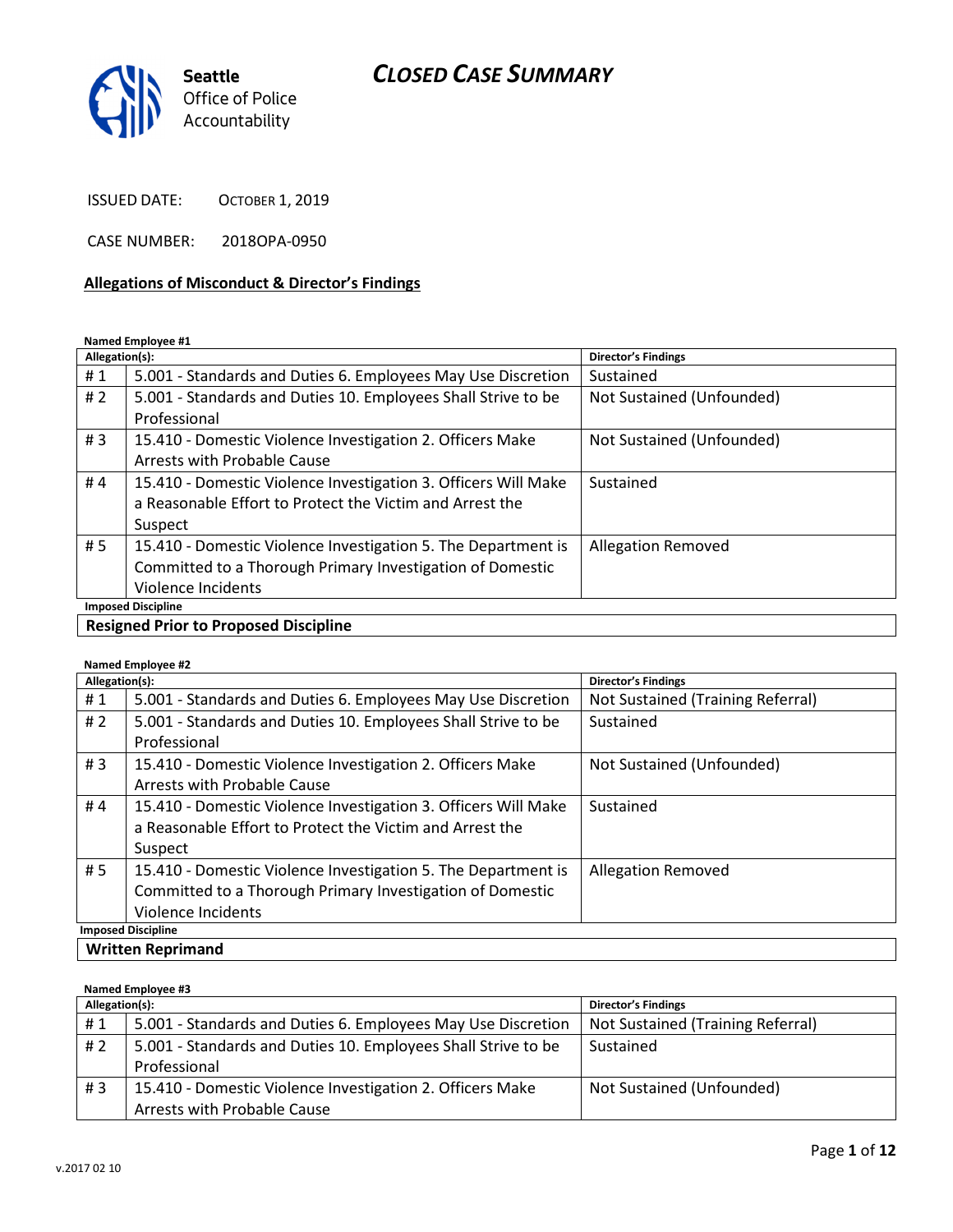

| #4                                                    | 15.410 - Domestic Violence Investigation 3. Officers Will Make | Not Sustained (Training Referral) |
|-------------------------------------------------------|----------------------------------------------------------------|-----------------------------------|
|                                                       | a Reasonable Effort to Protect the Victim and Arrest the       |                                   |
|                                                       | Suspect                                                        |                                   |
| #5                                                    | 15.410 - Domestic Violence Investigation 5. The Department is  | <b>Allegation Removed</b>         |
|                                                       | Committed to a Thorough Primary Investigation of Domestic      |                                   |
|                                                       | Violence Incidents                                             |                                   |
| <b>Imposed Discipline</b>                             |                                                                |                                   |
| $S$ ucnonsion without $D_2v = 1$ day. $D_2$ -training |                                                                |                                   |

### $\overline{\phantom{a}}$  Suspension without Pay – 1 day; Re-training

| Named Employee #4                |                                                                |                                   |
|----------------------------------|----------------------------------------------------------------|-----------------------------------|
| Allegation(s):                   |                                                                | <b>Director's Findings</b>        |
| #1                               | 5.001 - Standards and Duties 6. Employees May Use Discretion   | Sustained                         |
| #2                               | 5.001 - Standards and Duties 10. Employees Shall Strive to be  | Sustained                         |
|                                  | Professional                                                   |                                   |
| #3                               | 15.410 - Domestic Violence Investigation 2. Officers Make      | Not Sustained (Unfounded)         |
|                                  | Arrests with Probable Cause                                    |                                   |
| #4                               | 15.410 - Domestic Violence Investigation 3. Officers Will Make | Not Sustained (Training Referral) |
|                                  | a Reasonable Effort to Protect the Victim and Arrest the       |                                   |
|                                  | Suspect                                                        |                                   |
| # 5                              | 15.410 - Domestic Violence Investigation 5. The Department is  | <b>Allegation Removed</b>         |
|                                  | Committed to a Thorough Primary Investigation of Domestic      |                                   |
|                                  | Violence Incidents                                             |                                   |
| <b>Imposed Discipline</b>        |                                                                |                                   |
| Suspension without Pay - 15 days |                                                                |                                   |

# This Closed Case Summary (CCS) represents the opinion of the OPA Director regarding the misconduct alleged and therefore sections are written in the first person.

# EXECUTIVE SUMMARY:

It was alleged that the Named Employee violated a number of Department policies stemming out of their responses to two domestic disputes.

#### ADMINISTRATIVE NOTE:

At the time this investigation was initiated, Named Employee #1 (NE#1), who is no longer employed by SPD, still worked for the Department. Her interview was scheduled for November 27, 2018, which was prior to her separation date, but she called in sick and did not attend. OPA rescheduled the interview for December 6, 2018; however, NE#1 stopped working for SPD on November 30, 2018. She did not attend the December 6 interview. The assigned OPA investigator contacted her on December 7, 2018 and asked whether she would be willing to be interviewed concerning this incident at a later date. NE#1 declined and, as such, was not interviewed as part of this investigation.

During the Loudermill hearing, OPA and the chain of command engaged in a robust discussion concerning the discretion allegation against all of the Named Employees. OPA remains concerned regarding the Named Employees' collective failure to take law enforcement action towards an individual who they knew or should have known was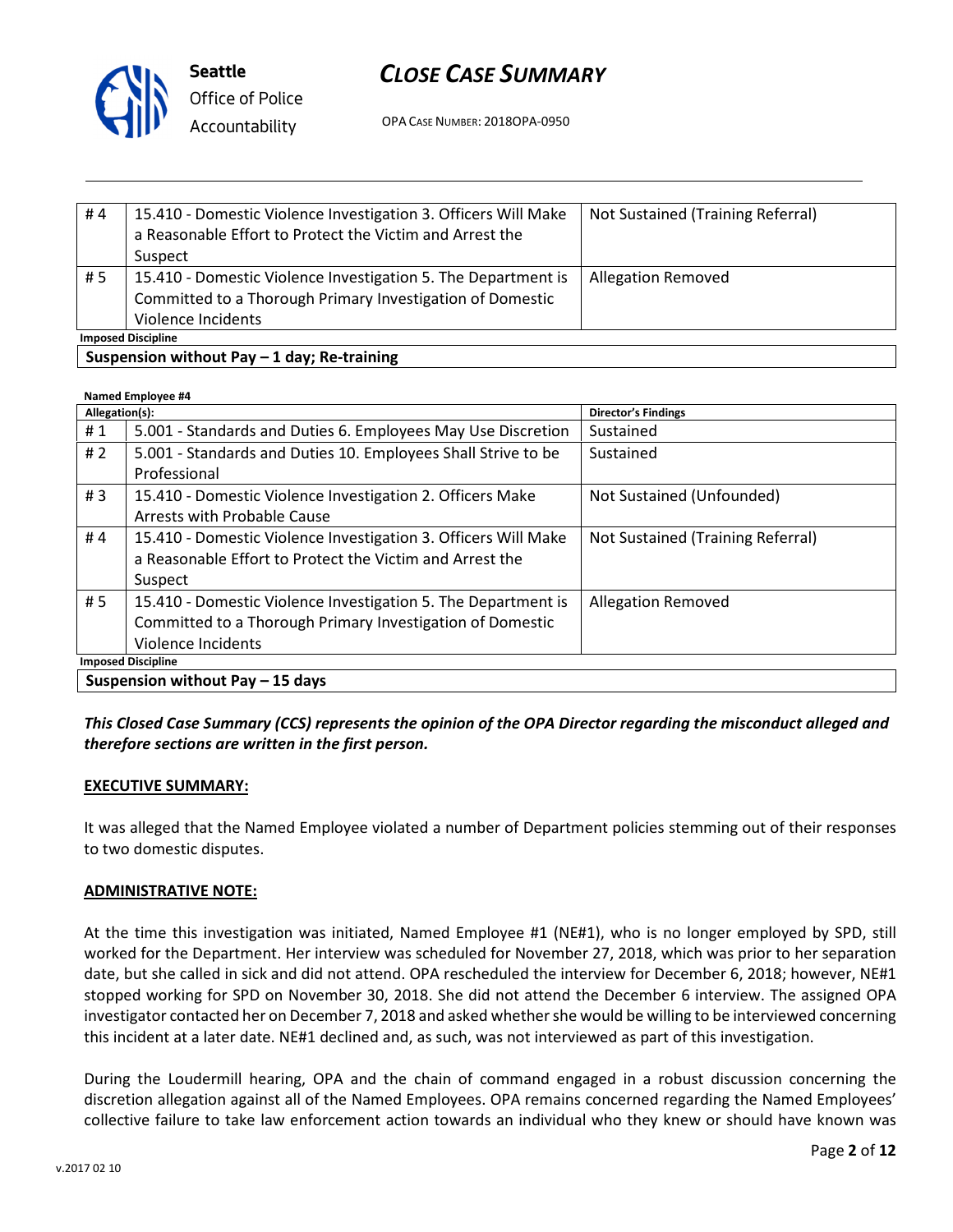OPA CASE NUMBER: 2018OPA-0950

burning his girlfriend's property. However, OPA concludes that Named Employee #1, as the primary officer on the first call, and Named Employee #4, as the primary officer on the second call, ultimately bear responsibility for this failure. As such, while the Sustained findings are maintained against these two officers, Named Employee #2 and Named Employee #3 now receive Training Referrals for this allegation.

OPA amended this case for a second time in order to correct language that incorrectly referred to Named Employee #2 as the primary officer on the second call.

#### SUMMARY OF INVESTIGATION:

Seattle

Office of Police Accountability

This incident involved the Named Employees' response to two separate but related incidents. In the first, NE#1 and Named Employee #2 (NE#2) were dispatched to a possible domestic violence (DV) assault. When they arrived on scene, NE#1 interviewed the victim. During this time, NE#2 remained in the patrol vehicle as she was participating in a telephonic defense interview. The victim asserted to NE#1 that she was assaulted by the Subject the previous evening. She recounted that she was shoved to the floor by the Subject, causing her to slam her head onto the ground and into a recycling bin that was in the kitchen. The victim told NE#1 that she had a tender spot on the back of her head and that she had received treatment from her chiropractor after the assault. The victim further informed NE#1 that the Subject tried to call her and, when she did not answer the phone, he texted her to tell her that he was going to destroy all of her belongings. She then showed NE#1 photographs on her phone. NE#1 and NE#2 then drove to the victim's home for the purpose of standing by and keeping the peace while she collected her things.

While at the home, the Subject followed the victim around the house and tried to interact with her. At one point, NE#2 told the Subject: "Ok, I'm gonna end it…we're not going to sit here and badger her for calling the cops." The Subject then began directing his ire toward the officers. Several minutes later, the victim left the room and the Subject followed her. He then again began speaking aggressively to the officers. NE#2 told him: "back out of my face." He turned back to the victim and demanded that she speak with him. When she walked out of the house and refused to do so, he continued to yell at her. The officers walked the victim to her vehicle and advised her to get out of the relationship with the Subject because he was, in their opinion, "violent" and "dangerous." NE#1 then stated to the victim: "and if you stay with him, and this is just all honesty, if you stay with somebody like that, we could end up recovering your body. Do you understand that? You got way too much going on in your life, this is something that you don't want to fuck around with."

The officers were approached by a bystander who told them that the Subject was continuing to yell and act aggressively. The officers told the bystander that they were dealing with it. The Subject yelled "fuck you" at the bystander and, shortly thereafter, reentered his house and slammed the door. The officers then left the scene. The Subject was not arrested or cited.

NE#2, as well as Named Employee #3 (NE#3) and Named Employee #4 (NE#4), responded later that evening to another call for service at the home. NE#1 was not present for this call. They were initially called to the house because the victim was concerned that the Subject would harm her cat given that he stated that he was burning her belongings. The officers stood by while the victim removed additional items from the house. While inside, NE#2, NE#3, and NE#4 all engaged in back and forth discussions with the Subject that were predominantly negative. All three were also informed at various points that the Subject was burning some of the victim's personal belongings. The victim

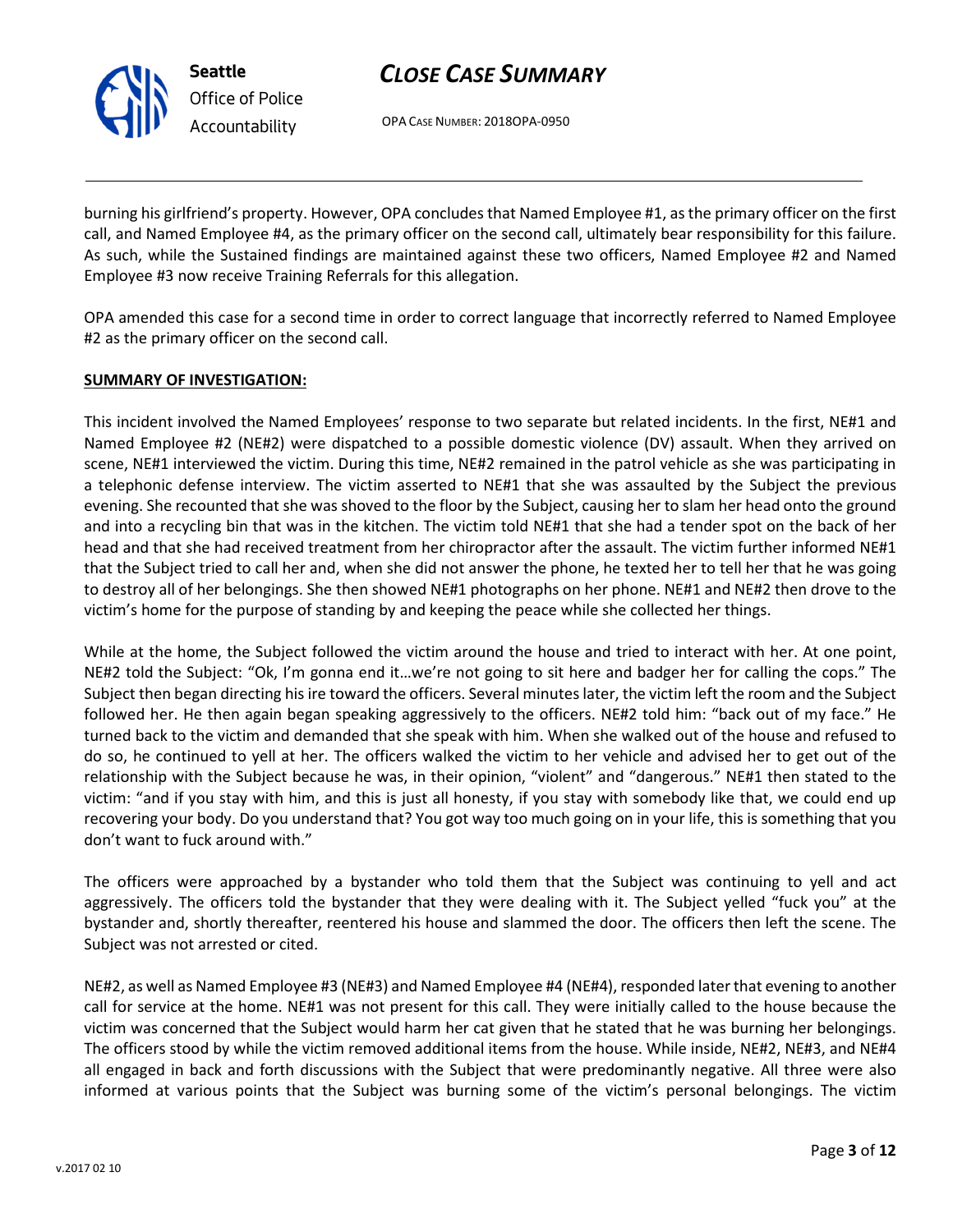

OPA CASE NUMBER: 2018OPA-0950

additionally showed the officers photographs on her phone of her belongings being burned, which were sent to her by the Subject earlier that evening.

At one point, the Subject was told by NE#2 to "go burn some stuff." He replied, "you want me to keep burning stuff," and NE#2 stated: "it seems like it's making you happy." The Subject then said to her: "Oh, it's making me very happy. It's her most personal Grandma effects who has died." However, even after hearing this, neither NE#2 nor any of the other officers placed him under arrest. The Subject asked NE#3 whether there was a time limit for how long the officers could be in his house and NE#3 replied that there was not. The Subject asked to see the law and NE#3 responded that he was the law. The Subject began yelling at NE#3 and told him to "shut the fuck up." NE#3 retorted "or what," walked towards the Subject, and placed his open hand against the Subject's chest. At that point, NE#3 asked the victim whether the Subject had made any threats towards her and she said yes. NE#3 asked a clarifying question regarding when those threats occurred and she stated that they had occurred that evening. However, NE#3 did not arrest the Subject at that point. The Subject told the victim to not let the officers take him to jail and NE#3 stated: "Man you were just crying, you're that close to going to jail. If I really wanted to I could take you to jail." NE#3 told the Subject that he could have arrested him for harassment.

The officers left the house and the Subject continued to engage with them. While leaving, NE#4 stated in response: "I don't want to do nothing. But I made you cry. I did do that. I did make you cry. That's more pleasure for me than anything. How did it go? How did it go sir?" NE#4 then imitated the Subject calling out for the victim and continued: "Alright man, enjoy your life. Enjoy your life. Enjoy your life. Enjoy your life. Alone." After the Subject continued to yell at the officers, NE#4 retorted: "Thank you, but I'm going home to a woman tonight." Lastly, NE#4 challenged the Subject to a footrace and also stated: "you probably drank a forty in four and a half seconds."

This matter was referred to OPA by the Domestic Violence Unit. As part of its investigation OPA reviewed the Body Worn Video recorded by all of the Named Employees. That video is described in detail in the Case Summary. OPA reviewed the documentations generated as part of the investigation. OPA further interviewed all of the Named Employees and the victim. The substance of those interviews is also set forth in detail in the Case Summary.

#### ANALYSIS AND CONCLUSIONS:

# Named Employee #1 - Allegation #1

#### 5.001 - Standards and Duties 6. Employees May Use Discretion

As indicated in SPD Policy 5.001-POL-5, "[e]mployees are authorized and expected to use discretion in a reasonable manner consistent with the mission of the department and duties of their office and assignment." This policy further states that "[t]he scope of discretion is proportional to the severity of the crime or public safety issue being addressed." (SPD Policy 5.001-POL-5.)

The Named Employees collectively responded to two DV incidents involving the Subject and the victim. In the first, NE#1 and NE#2 were informed that the Subject had physically assaulted the victim the night prior, that the victim had injuries for which she sought treatment, and that the Subject was burning the victim's belongings because she would not speak with him. In the second, NE#2, NE#3, and NE#4 were informed that the Subject was continuing to burn and destroy the victim's belongings. They were also aware that he had threatened her that evening. Moreover, when they interacted with the Subject, he was aggressive and belligerent, as well as potentially violent and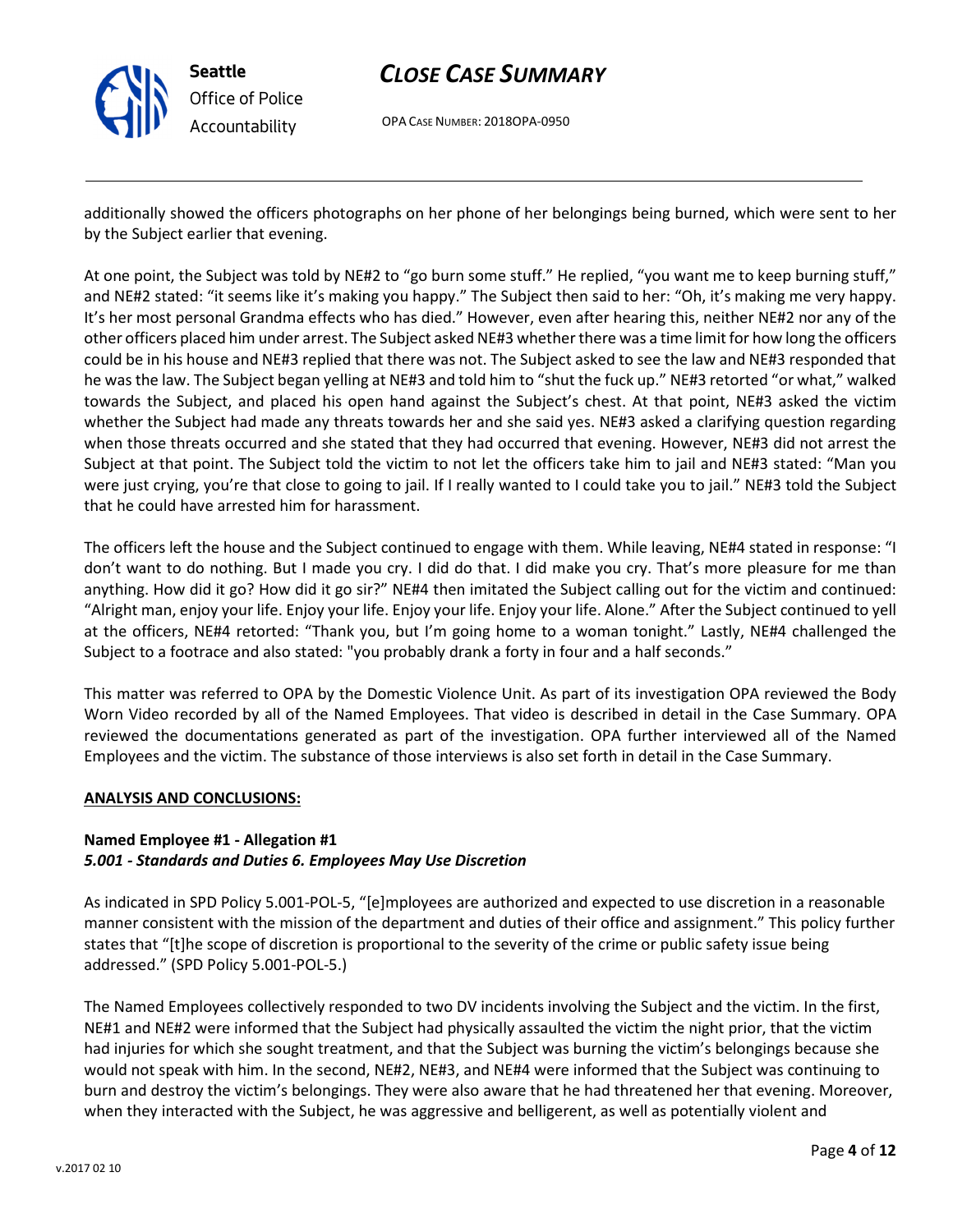



dangerous. However, the Named Employees did not arrest the Subject for any of the numerous crimes that he committed. While the officers were not mandated by law or SPD policy to effectuate the arrest (see Allegation #3), OPA concludes that, under the circumstances of this case, they should have done so and the decision to the contrary was so deficient that it violates policy. Notably, there was probable cause to arrest the Subject for multiple crimes, including, but not limited to, DV assault, harassment, and malicious mischief. These crimes were all serious – particularly, DV assault, the enforcement of which is an organizational priority of the Department.

As discussed above, as NE#1 and NE#4 were the primary officers for these two calls, OPA concludes that they bear ultimate responsibility for the officers' collective decision-making during these incidents. When NE#1 and NE#4 did not arrest the Subject for any of the numerous crimes that he committed, they failed to appropriately exercise the discretion afforded to them as law enforcement officers. They moreover failed to meet the baseline expectations of the Department and the community that such laws will be enforced. As such, they violated this policy and I recommend that this allegation be Sustained against both NE#1 and NE#4.

### Recommended Finding: Sustained

#### Named Employee #1 - Allegation #2 5.001 - Standards and Duties 10. Employees Shall Strive to be Professional

SPD Policy 5.001-POL-10 requires that SPD employees "strive to be professional at all times." The policy further instructs that "employees may not engage in behavior that undermines public trust in the Department, the officer, or other officers." (SPD Policy 5.001-POL-10.) The policy further states the following: "Any time employees represent the Department or identify themselves as police officers or Department employees, they will not use profanity directed as an insult or any language that is derogatory, contemptuous, or disrespectful toward any person." (Id.) Lastly, the policy instructs Department employees to "avoid unnecessary escalation of events even if those events do not end in reportable uses of force." (Id.)

Department video indicated that NE#1 used multiple profanities during this incident. The majority of these occurred while she was in the patrol vehicle with NE#2 and were not directed towards anyone. She did, at one point, say "fuck" when speaking with the victim. However, she used that term to describe the severity of the risk if the victim remained with the Subject, not to disparage or insult the victim. Notably, the victim did not have any objection regarding NE#1's usage of this term and felt that NE#1 was supportive of her.

Moreover, there is no indication from the video that NE#1 engaged in any other unprofessional conduct, including towards the Subject. While OPA is concerned with some of her conduct in this case, that conduct does not bear on her professionalism and is fully addressed herein in the context of other allegations.

As such, I recommend that this allegation be Not Sustained – Unfounded.

# Recommended Finding: Not Sustained (Unfounded)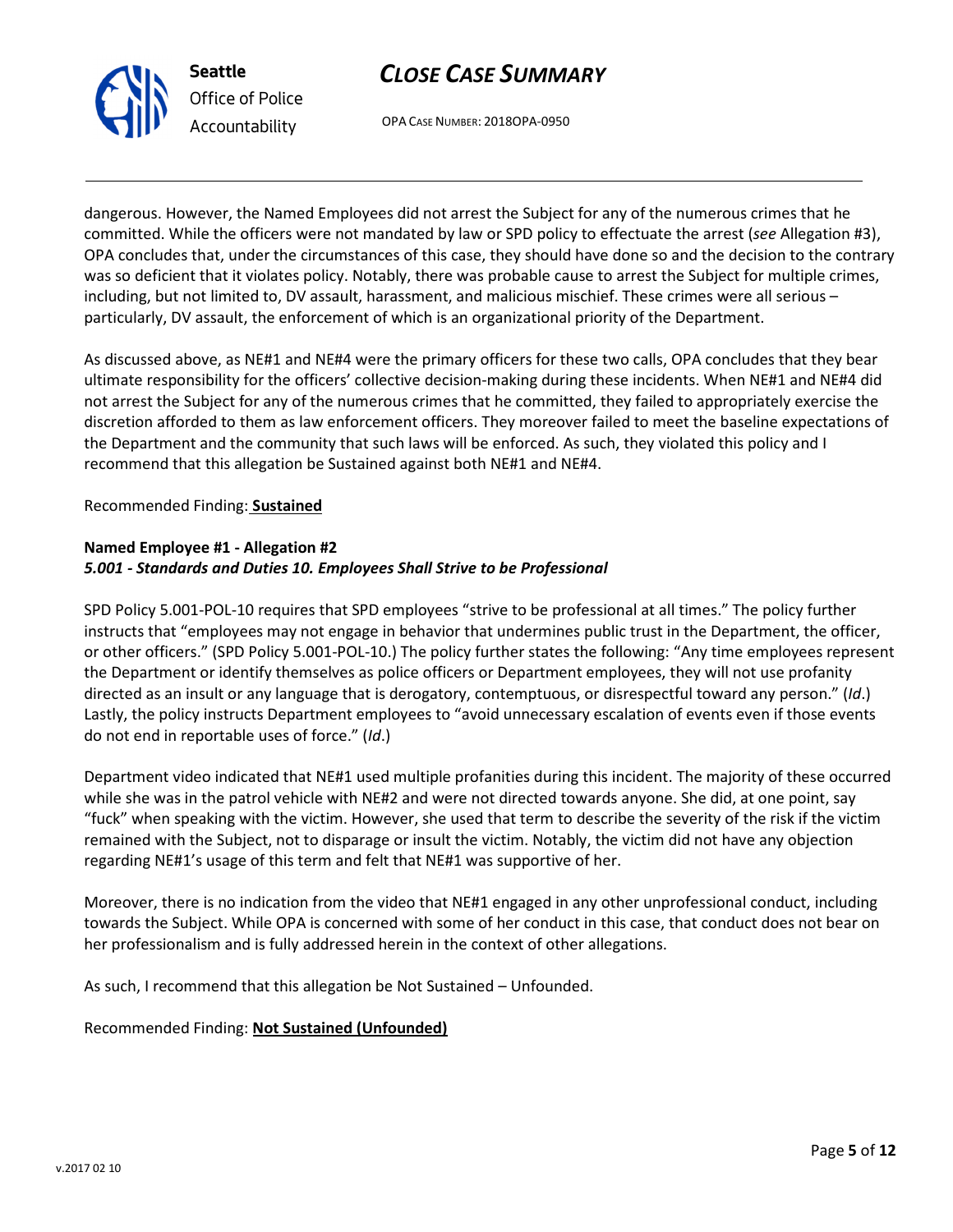### Named Employee #1 - Allegation #3 15.410 - Domestic Violence Investigation 2. Officers Make Arrests with Probable Cause

SPD Policy 15.410-POL-2 requires that officers make an arrest for a DV assault where there is probable cause to do so and under specified circumstances. Most notably for the purposes of this case, an arrest is only mandatory where the assault was believed to have occurred in the past four hours. Otherwise, an arrest may be preferred and, in some respects expected, but, if it is not effectuated, it does not standing alone violate policy or the law.

Here, the assault occurred more than four hours prior to the response to the two incidents by the Named Employees. As such, the arrest of the Subject was not mandated by SPD policy or Washington State law. While OPA believes that the Named Employees abused their discretion when they did not arrest the Subject, that violation of policy is discussed in the context of Allegation #1 for all of the officers.

However, as the arrest of the Subject was not compelled in this instance, the Named Employees did not violate this specific policy when they failed to take that law enforcement action. As such, I recommend that this allegation be Not Sustained – Unfounded as against all of the Named Employees.

# Recommended Finding: Not Sustained (Unfounded)

#### Named Employee #1 - Allegation #4

Seattle

Office of Police Accountability

# 15.410 - Domestic Violence Investigation 3. Officers Will Make a Reasonable Effort to Protect the Victim and Arrest the Suspect

SPD Policy 15.410-POL-3 requires that officers make a reasonable effort to protect the victim and arrest the suspect. The policy provides direction to officers on how to do so and this includes, but is not limited to: notifying the victim that the suspect may be arrested at a later time even if suspect has left the scene prior to officers' arrival; documenting the incident appropriately; advising the victim of resources to prevent further abuse, such as shelters and/or other services; providing the victim with the SPD DV Resource Guide; explaining to the victim how to seek an order of protection; asking the victim whether there are firearms or other deadly weapons accessible to the suspect; and, where applicable, facilitating transportation for the victim to a hospital for treatment or to a place of safety or shelter. The policy also generally instructs that the responding officers will conduct a thorough and complete primary investigation, as well as that they will fully and accurately document the incident.

NE#1 was the primary officer during the first incident. From a review of the record, as well as from NE#2's statements at her OPA interview, it appears that NE#1 offered the victim a DV Resource Guide, discussed possible resources with her, and referred this matter to the Victim Support Team. However, there is no evidence that NE#1 ever explained to the victim how to seek an order or protection, asked her whether the Subject had access to firearms or other deadly weapons, or asked whether she needed to be transported to a safe place. Moreover, NE#1 did not take photographs of the victim's injuries, did not have her execute a release for medical information, did not take a victim's statement, and did not complete the supplemental DV form template.

NE#2 also responded to the second incident. However, she did not take any photographs of the burned property, conduct any substantive investigation into the destruction of the victim's property, take a victim statement, or complete the supplemental DV form template.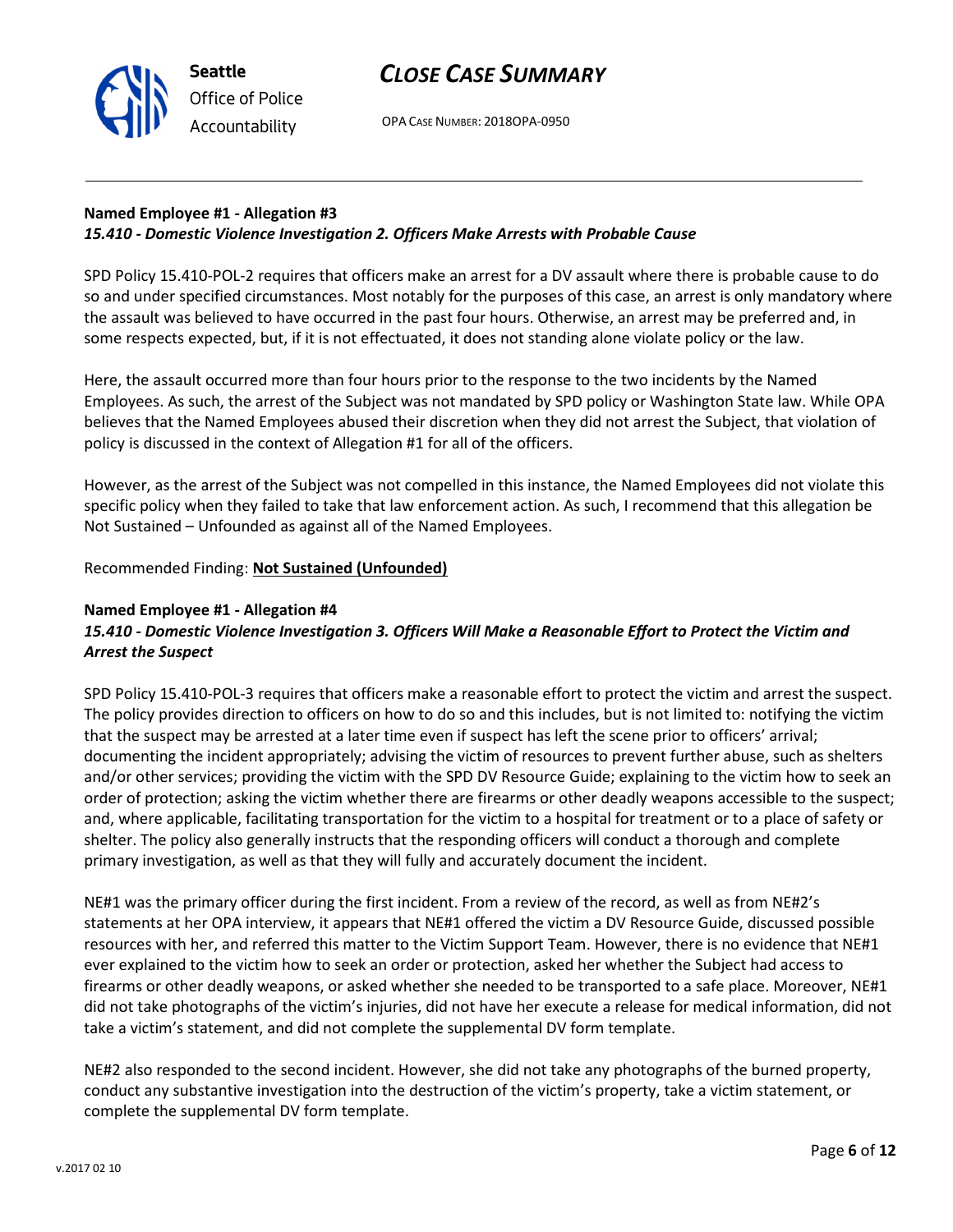



In addition, both NE#1 and NE#2 failed, at times, to take steps to create distance between the victim and the Subject. Specifically, they did not cordon the Subject off in a portion of the house while allowing the victim to collect her things or temporarily remove him from the house, which would have been warranted under the circumstances. While he did not harm the victim while she was in the house, he repeatedly yelled at her and the situation easily could have escalated. Indeed, the Subject was described by both NE#1 and NE#2 as violent and dangerous. While not specifically called out in the policy, it follows from the title that officers are required to take any necessary steps to protect the victim, including, but not limited to, removing the suspect from the victim's immediate vicinity to prevent further escalation of the incident or harm to the victim. They fell short in this regard.

When applying a preponderance of the evidence standard, I find that both NE#1 and NE#2 failed to take the necessary steps required by this policy. Most notably, they did not perform a number of the tasks specifically identified therein. Moreover, their investigations were not thorough or complete and they failed to fully and properly document the incidents. Their collective failure to do so contributed, in OPA's opinion, to their errant decisions not to arrest the Subject. Ultimately, and for the reasons set forth above, I find that they did take sufficient efforts to protect the victim and to arrest the Subject. As such, I recommend that this allegation be Sustained as against both NE#1 and NE#2.

Recommended Finding: Sustained

#### Named Employee #1 - Allegation #5 15.410 - Domestic Violence Investigation 5. The Department is Committed to a Thorough Primary Investigation of Domestic Violence Incidents

SPD Policy 15.410-POL-5 states that the Department is committed to a thorough primary investigation of DV incidents. The policy provides guidance as to what constitutes a thorough primary investigation and, in doing so, references SPD Policy 15.180 and other sections of SPD Policy 15.410.

As discussed above (see Named Employee #1, Allegation #4), I already find that NE#1 and NE#2 conducted deficient investigations and failed to properly handle the incidents in this case. I believe that the Sustained findings issued in Allegation #4 already capture the conduct proscribed by this policy. As such, I find that this allegation is duplicative and I recommend that it be removed.

# Recommended Finding: Allegation Removed

# Named Employee #2 - Allegation #1 5.001 - Standards and Duties 6. Employees May Use Discretion

As discussed above (see Named Employee #1, Allegation #1), I find that NE#1 and NE#4, as the primary officers for the two calls, bear responsibility for the improper exercise of discretion in this case. Accordingly, I amend the previous findings on this allegation issued against NE#2 and NE#3 from Sustained to Not Sustained and I issue the below Training Referral.

• Training Referral: NE#2 and NE#3 should be counseled by their chain of command concerning their decisionmaking in this case and, particularly, their failure to take appropriate law enforcement action against the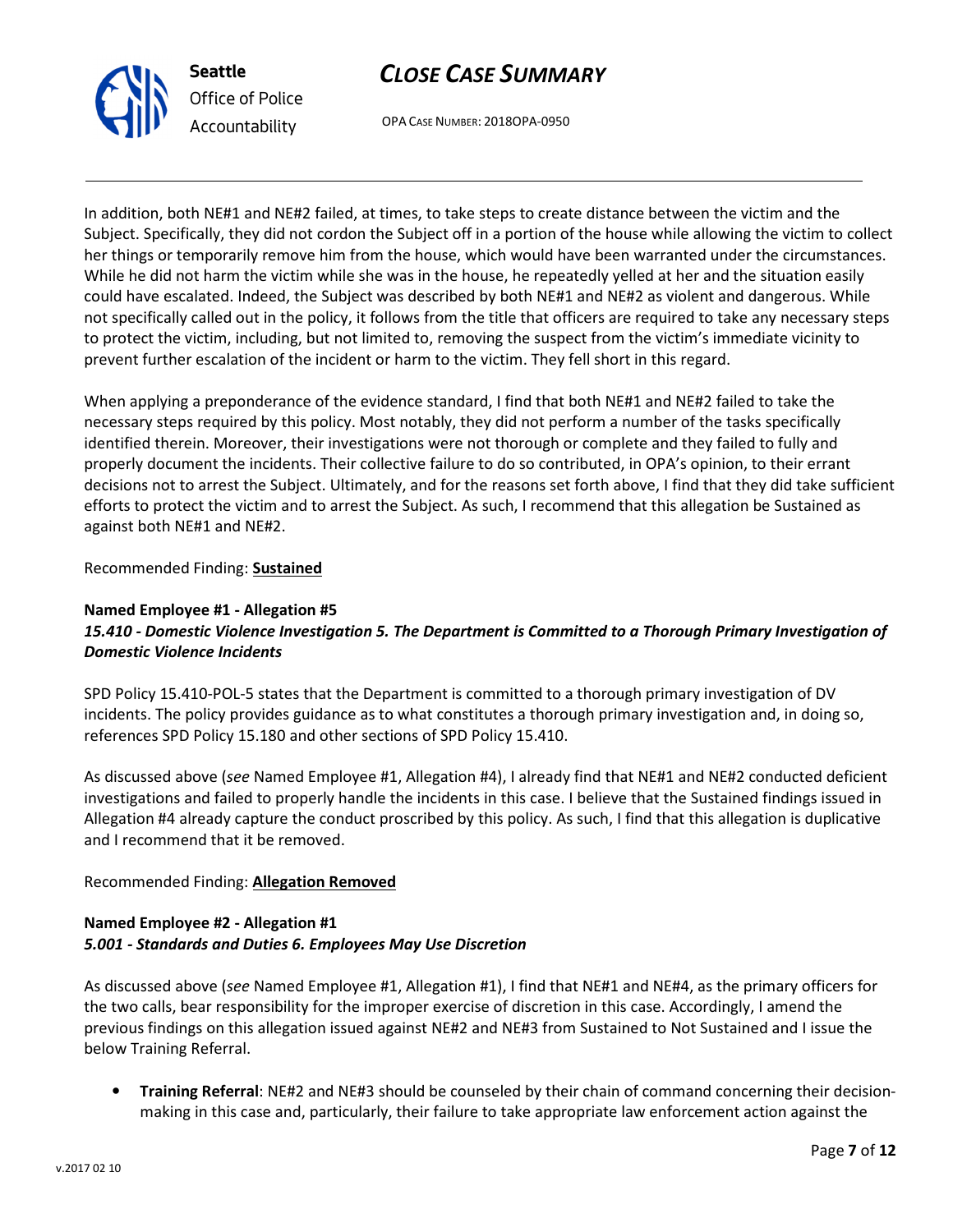

Seattle Office of Police Accountability

# CLOSE CASE SUMMARY

OPA CASE NUMBER: 2018OPA-0950

Subject. Their chain of command should discuss the Department's expectations concerning how they handle DV calls in the future. This training and associated counseling should be documented and this documentation should be maintained in an appropriate database.

#### Recommended Finding: Not Sustained (Training Referral)

#### Named Employee #2 - Allegation #2 5.001 - Standards and Duties 10. Employees Shall Strive to be Professional

While leaving the home on the first occasion, NE#2 engaged in a negative back and forth with the Subject. In response to the yelling Subject, she stated: "All you got is your words"; "enjoy it"; and "enjoy how it feels." Around two minutes later, she reengaged with the Subject and said to him: "So that's how you do? That's how you deal with problems? That's how you deal with your problems? You stand outside and yell about it That's how you deal with problems? You can yell and you can get kicked out of here for it." She then told the Subject to go inside. When the Subject continued to yell, NE#2 retorted: "It really shows your maturity right now. Just get inside the house. In the house." The Subject yelled "fuck you" at the victim and NE#2 said: "she is gone so close the door." At that point, the Subject called NE#2 a "Black bitch" and NE#1 a "blond bitch." NE#2 responded: 'You think I haven't heard that before? You're a broken record" and "she don't care either. You just have words."

On the second occasion that she was at the house, NE#2's interaction with the Subject took on the same tenor. This included telling the Subject, who she knew was destroying the victim's belongings by burning them, to "go burn some stuff." When he replied, "you want me to keep burning stuff," NE#2 stated: "it seems like it's making you happy." The Subject then said to her: "Oh, it's making me very happy. It's her most personal Grandma effects who has died."

At her OPA interview, NE#2 denied that her statements and continued engagement with the Subject was unprofessional. OPA disagrees and finds that she acted contrary to policy during this incident. In reaching this finding, OPA recognizes that the Subject was belligerent, aggressive, unreasonable, and referred to NE#2 using racial terms. However, NE#2 took the bait and repeatedly lowered herself to the Subject's level. She continued to do so even when not in the Subject's immediate presence, yelling back towards him when she was walking away from him and down the street. This is simply inconsistent with the Department's expectations of her conduct. OPA has repeatedly noted that officers, whether fair or not, are held to a higher standard than the community members with whom they interact. Here, the statements made by NE#2 fell below that standard and served no cognizable law enforcement purpose. Indeed, they only seemed to be purpose to engage in a tit-for-tat with the Subject and did nothing other than to escalate an already volatile situation.

For the above reasons, and while again recognizing how detestably the Subject acted during this incident, I recommend that this allegation be Sustained.

Recommended Finding: Sustained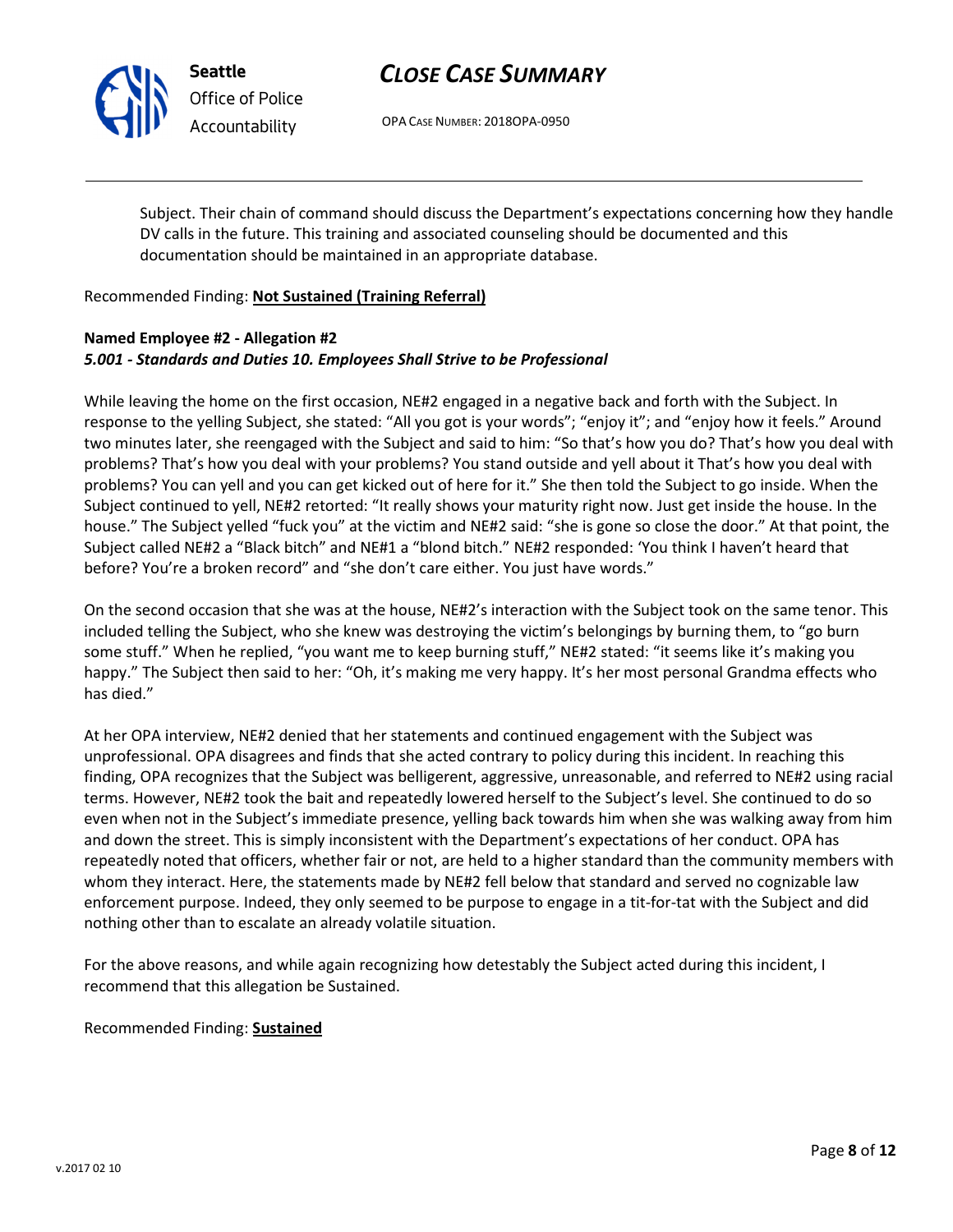

OPA CASE NUMBER: 2018OPA-0950

#### Named Employee #2 - Allegation #3 15.410 - Domestic Violence Investigation 2. Officers Make Arrests with Probable Cause

For the same reasons as stated above (see Named Employee #1, Allegation #3), I recommend that his allegation be Not Sustained – Unfounded.

Recommended Finding: Not Sustained (Unfounded)

# Named Employee #2 – Allegation #4 15.410 - Domestic Violence Investigation 3. Officers Will Make a Reasonable Effort to Protect the Victim and Arrest the Suspect

For the same reasons as stated above (see Named Employee #1, Allegation #4), I recommend that this allegation be Sustained.

Recommended Finding: Sustained

### Named Employee #2 - Allegation #5 15.410 - Domestic Violence Investigation 5. The Department is Committed to a Thorough Primary Investigation of Domestic Violence Incidents

For the same reasons as stated above (see Named Employee #1, Allegation #5), I recommend that this allegation be removed.

Recommended Finding: Allegation Removed

# Named Employee #3 - Allegation #1 5.001 - Standards and Duties 6. Employees May Use Discretion

I recommend that this allegation be Not Sustained and refer to the above Training Referral. (See Named Employee #2, Allegation #1.)

Recommended Finding: Not Sustained (Training Referral)

#### Named Employee #3 - Allegation #2 5.001 - Standards and Duties 10. Employees Shall Strive to be Professional

Based on OPA's review of the record, NE#3's conduct during this incident was also unprofessional.

As a starting point, NE#3's statements to the Subject served to impermissibly escalate the incident. For example, the following statements served to amplify rather than calm down the situation: saying "or what" in response to the Subject telling him to "shut the fuck up"; and telling the Subject that he was the "law." While the Subject was actively trying to provoke NE#3, NE#3 took the bait and allowed the Subject to do so.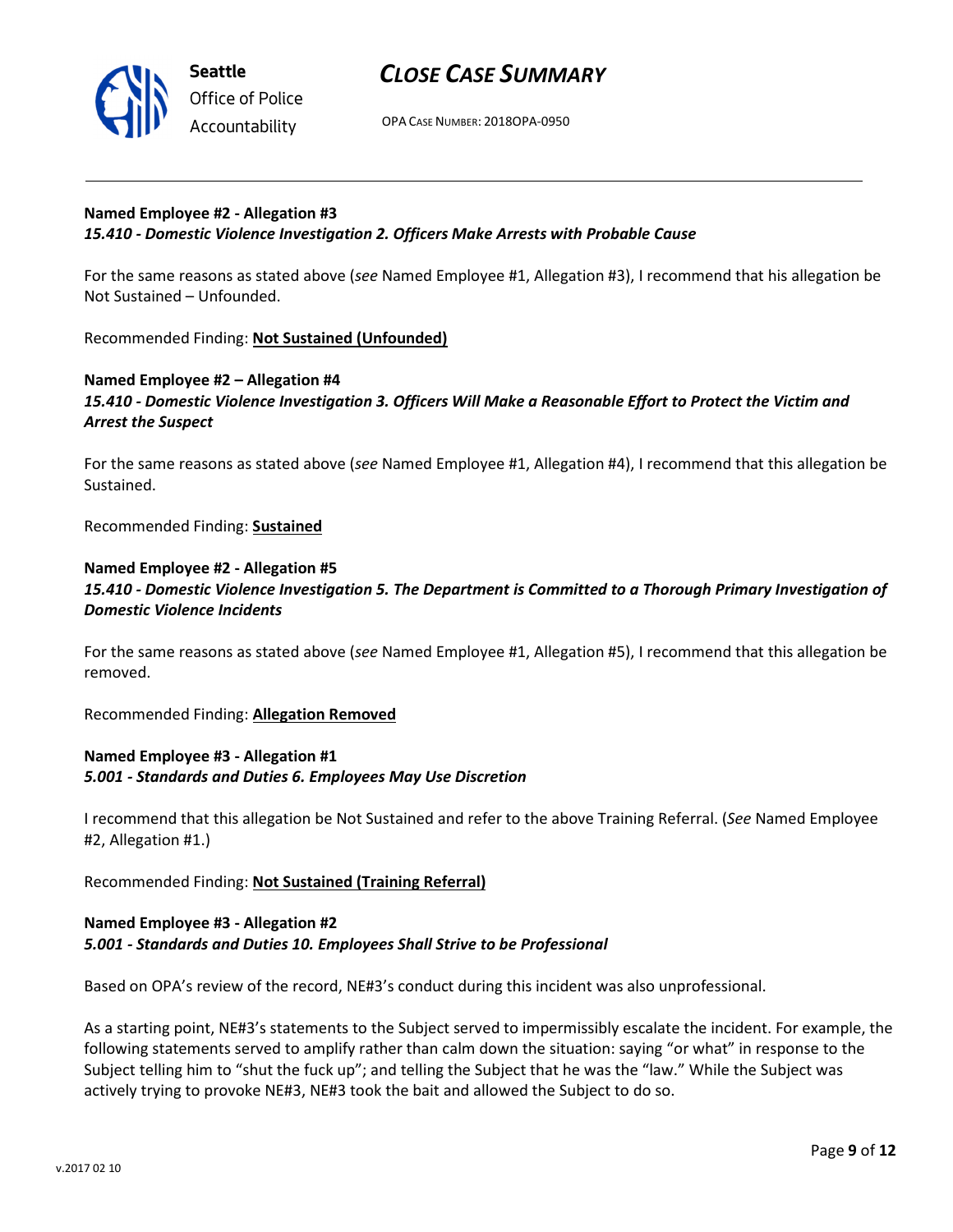

Seattle Office of Police Accountability

# CLOSE CASE SUMMARY

OPA CASE NUMBER: 2018OPA-0950

NE#3's statements were also contemptuous and demeaning of the Subject. An example of this was the following comment made to the Subject by NE#3: "Man you were just crying, you're that close to going to jail. If I really wanted to I could take you to jail."

This conduct is similar to that in a recent case involving both NE#3 and NE#4. In that other case, both officers responded to insults and belligerent individuals by themselves acting aggressively and escalating the incident by words and actions. In OPA's opinion, this represents a concerning continuing course of action on these officers' parts and one that should be promptly addressed by their chain of command.

With regard to NE#3's statements and actions during this incident, I find that they were collectively unprofessional. As such, I recommend that this allegation be Sustained.

Recommended Finding: Sustained

# Named Employee #3 - Allegation #3 15.410 - Domestic Violence Investigation 2. Officers Make Arrests with Probable Cause

For the same reasons as stated above (see Named Employee #1, Allegation #3), I recommend that his allegation be Not Sustained – Unfounded.

# Recommended Finding: Not Sustained (Unfounded)

# Named Employee #3 - Allegation #4

# 15.410 - Domestic Violence Investigation 3. Officers Will Make a Reasonable Effort to Protect the Victim and Arrest the Suspect

NE#3 and NE#4 were the backing officers to NE#2 on the second call. As such, they were not primarily responsible for the paperwork for this incident. They were equally responsible, however, for the actual investigation conducted and for the shortcomings of that investigation. Included among these shortcomings were the failure of the officers to fully explore whether the victim wanted to pursue charges against the Subject, the failure to verify whether he was, in fact, burning her property as was relayed to them, and the failure to engage in any substantive inquiries with the Subject to evaluate criminality. Their failure to do so informed their decision not to arrest the Subject, which OPA finds to be in violation of policy. However, this conduct is already captured by the Sustained finding for Allegation #3. As such, I find it unnecessary to also sustain this finding. Moreover, given their role as secondary officers, I find that their contribution to the deficiencies of the investigation does not warrant a Sustained finding. Instead, recommend that NE#3 and NE#4 receive the below Training Referral.

• Training Referral: The chain of command for NE#3 and NE#4 should discuss this incident with them and, specifically, the nature of the investigatory work that they engaged in. The chain of command should provide retraining and counseling concerning how to conduct more thorough, complete, and higher-quality investigations in the future. This retraining and associated counseling should be documented and this documentation should be maintained in an appropriate database.

# Recommended Finding: Not Sustained (Training Referral)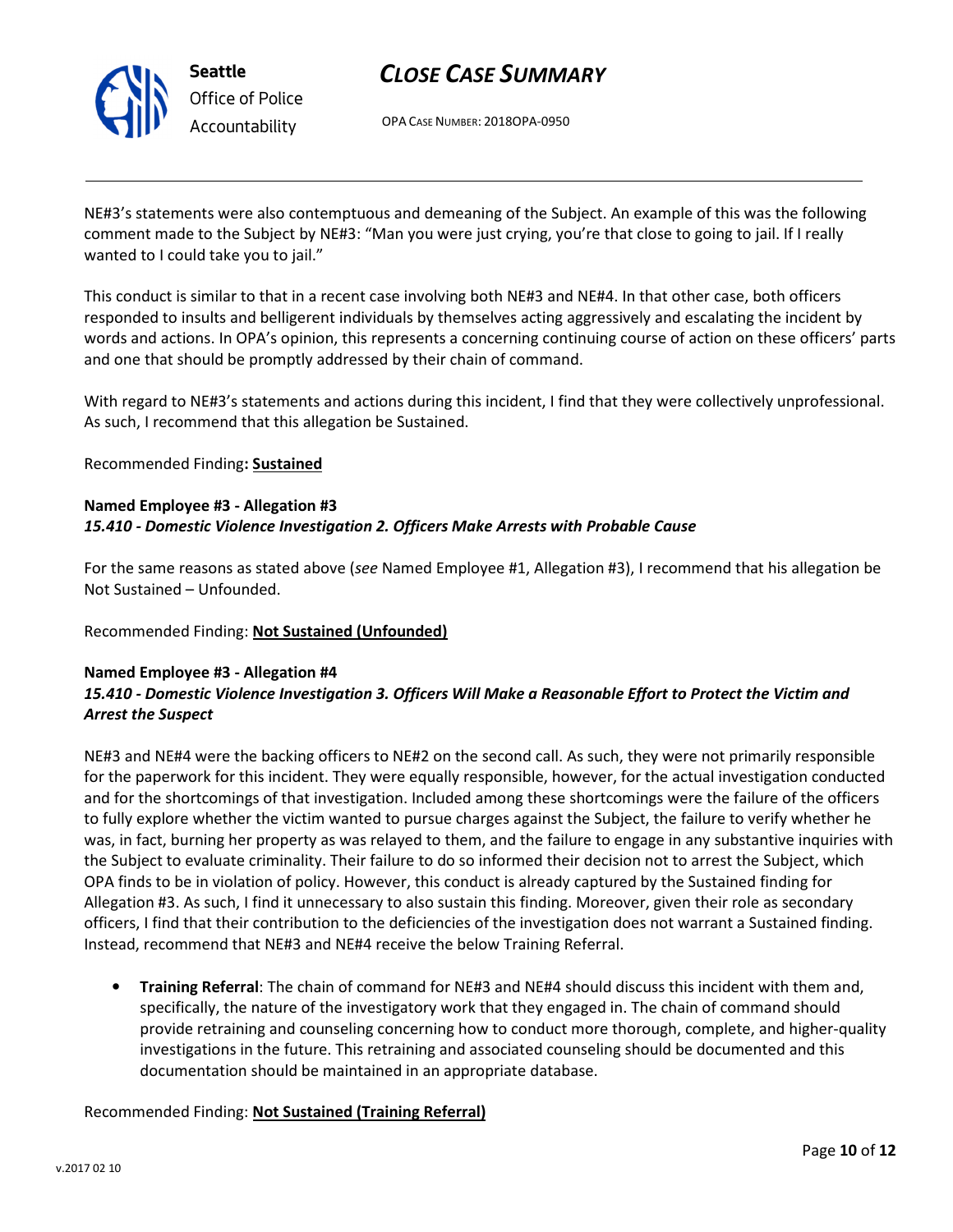

OPA CASE NUMBER: 2018OPA-0950

#### Named Employee #3 - Allegation #5 15.410 - Domestic Violence Investigation 5. The Department is Committed to a Thorough Primary Investigation of Domestic Violence Incidents

I find that the deficient investigation conducted by NE#3 and NE#4 is already fully captured by the Training Referral issued to them above (see Named Employee #3, Allegation #4). As such, I conclude that this allegation is duplicative and I recommend that it be removed.

Recommended Finding: Allegation Removed

# Named Employee #4 - Allegation #1 5.001 - Standards and Duties 6. Employees May Use Discretion

For the same reasons as stated above (see Named Employee #1, Allegation #1), I recommend that this allegation be Sustained.

Recommended Finding: Sustained

### Named Employee #4 - Allegation #2 5.001 - Standards and Duties 10. Employees Shall Strive to be Professional

NE#4, like NE#3, also made a number of statements that served to improperly escalate this incident. His statements were also contemptuous and derogatory towards the Subject. Most notable among the unprofessional statements NE#4 made were: telling the Subject that he made the Subject cry and stating that doing so gave NE#4 pleasure; and telling the Subject that NE#4 was going home to a woman and intimating that the Subject was not.

These statements served no cognizable law enforcement purpose and were wholly inappropriate and unnecessary. As such, I recommend that this allegation be Sustained.

Recommended Finding: Sustained

# Named Employee #4 - Allegation #3 15.410 - Domestic Violence Investigation 2. Officers Make Arrests with Probable Cause

For the same reasons as stated above (see Named Employee #1, Allegation #3), I recommend that his allegation be Not Sustained – Unfounded.

Recommended Finding: Not Sustained (Unfounded)